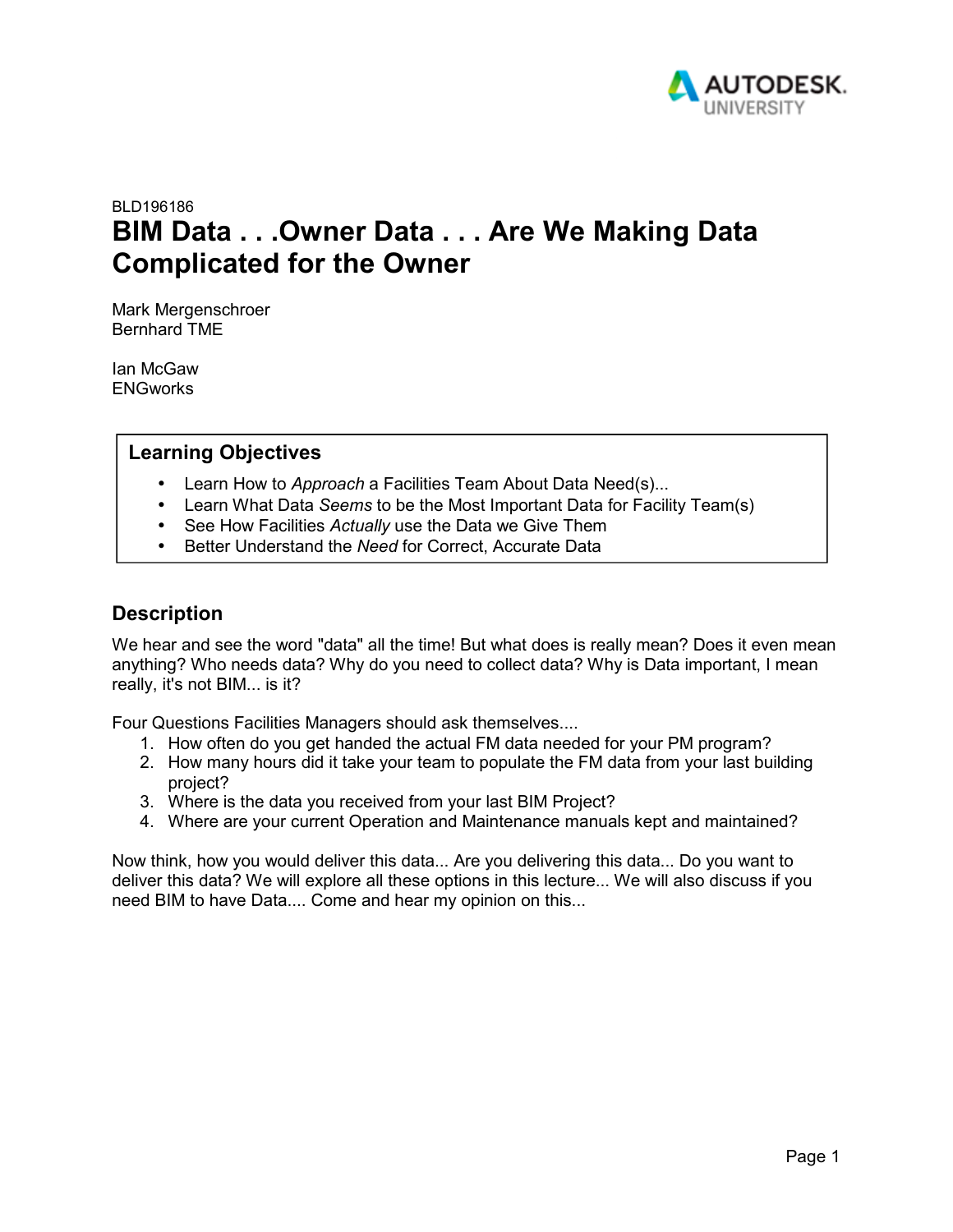

### **Speaker(s)**

#### Mark Bio

Ian McGaw has a dual degree in computer science and international business, focusing on the management and research and development of emerging technologies in the AEC/O sector. He is an executive business leader with broad domestic and international experience in identifying strategic and innovative technology solutions to complex business challenges. Ian's interests, along with years of industry-related experience, have allowed him to understand complex technology process has become an influential factor in the way buildings are delivered all over the world. Ian has experience in the full value chain of project development process, starting from early strategic planning, project planning, business IT innovation strategy and business portfolio management for long term clients all the way to project turn-over. With experiences as practitioner, product manager & project manager Ian has been developing products and services specific to the building lifecycle with a focus on improving the overall workflow delivery, Virtual / Augmented Reality, and IWMS (Integrated Workplace Management Solution) integration. Furthermore, Ian has been invited to speak at numerous conferences (including Autodesk University & BILT) upon topics ranging from BIM content to implementation of technology to virtual design & construction (VDC).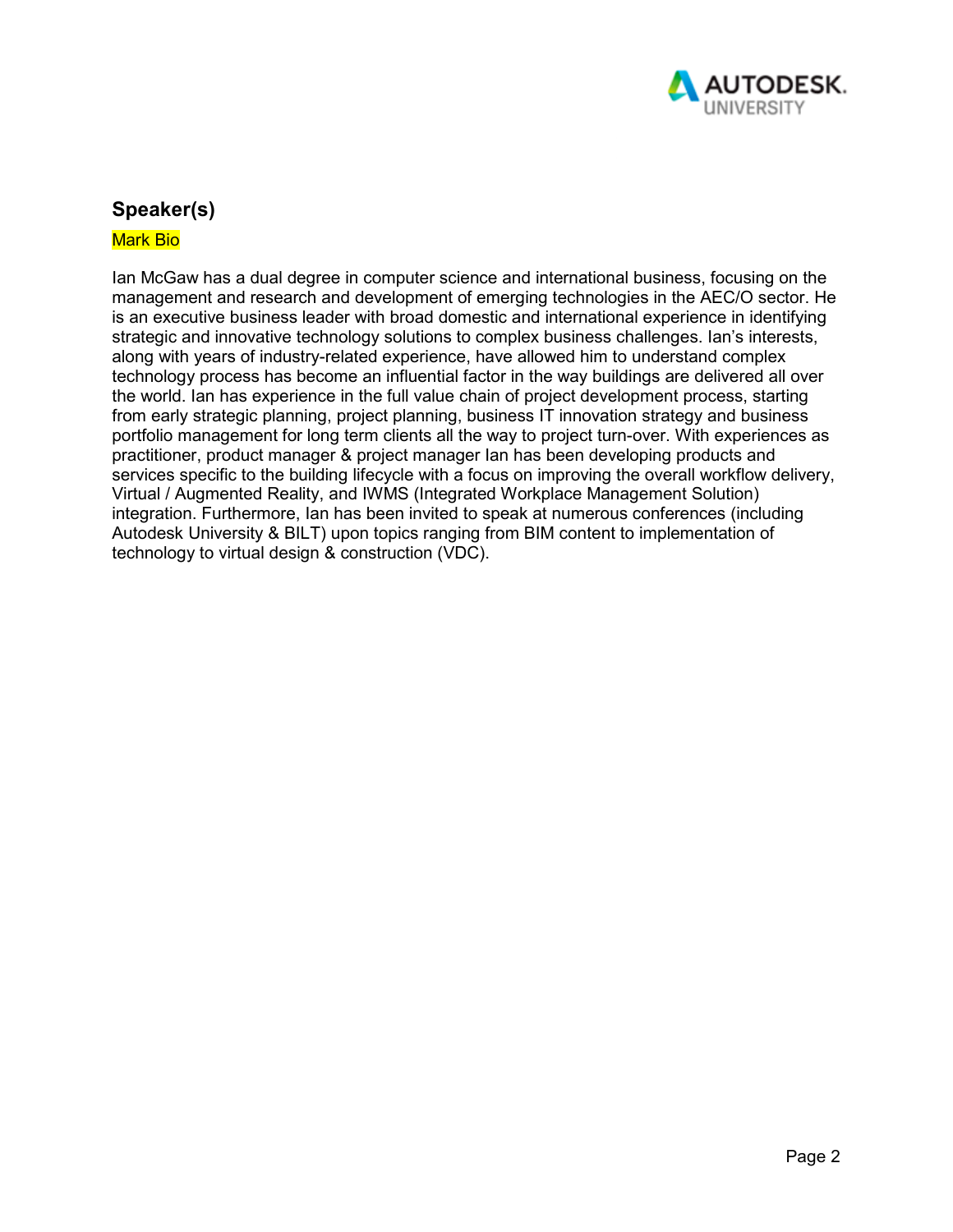